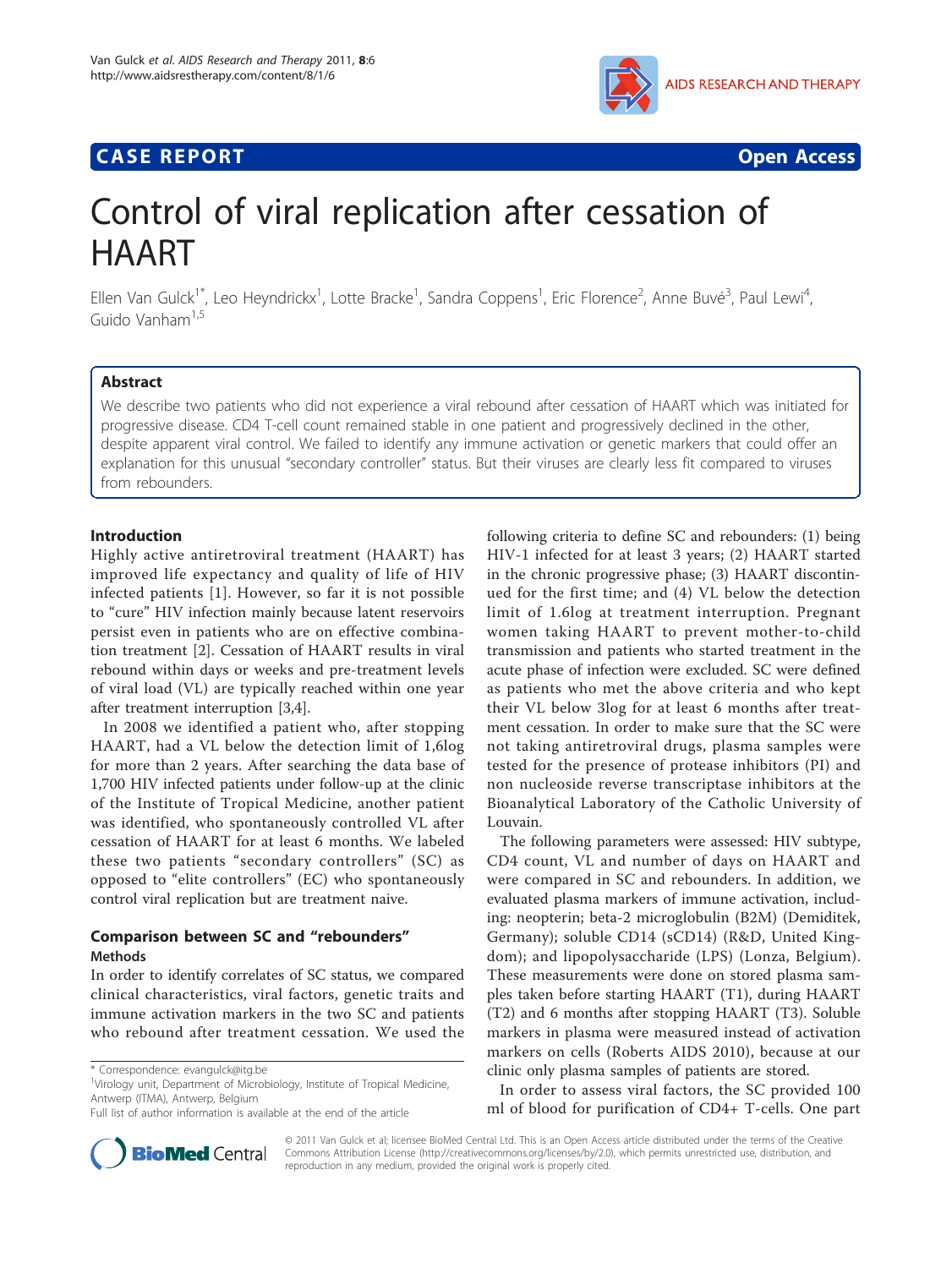was used to extract DNA, as described elsewhere [\[5](#page-4-0)], for sequence analysis of Gag, Pol and Env. The other part was used to cultivate the virus [[6\]](#page-4-0).

In addition, we evaluated the relative replication capacity of P1. To assess viral fitness phytohemagglutinin (PHA) stimulated peripheral blood mononuclear cells (PBMC) from 3 healthy donors were infected at multiplicity of infection (MOI)  $10^{-3}$  with the viruses, IIIB and BAL as reference strains (NIH, Germantown, MD), and with virus isolated from SC patient 1 and from 4 different rebounders. P24 concentrations were measured by ELISA over time.

This study was approved by the Institutional Review Board of ITM and the Ethics Committee of the University Teaching Hospital in Antwerp. Informed consent was obtained from all patients.

## Results

When searching our database on 1700 patients in regular follow-up, we found that a total of 160 patients had stopped HAART for the first time, after a mean of 25 months of successful viral suppression. Treatment was stopped under medical guidance, mostly because of toxicity and/or because the patient wanted a drug holiday. At least two VL measurements after treatment cessation were available for 124 patients, which enabled us to classify them as "rebounders" or "SC". Median time to rebound (VL > 3log) was 7 weeks and median time to re-starting treatment was 4.5 months. Sixty-eight patients remained off treatment for at least 6 months. By that time all but 2 patients (the SC) had a VL that exceeded 3log. Both SC were negative on the drug assays.

## Case presentations

Patient 1 was diagnosed with HIV infection in 1985. In 1993 he started treatment with AZT, when his CD4 count was 228/μL. VL testing was unavailable at that time and no plasma samples from 1993 were available at the clinic in Antwerp. The first VL measurement dated from 1999 when the patient was already taking AZT monotherapy. It was 3.4 log and a PI based HAART regimen was started and continued till 2001, when the patient was switched to Nevirapine and 2 nucleoside reverse transcriptase inhibitors (NRTI's). He took this combination till treatment interruption in April 2005, when his CD4 count was 458/μl. In July 2005 the VL was 3.9log but from October 2005 until now it remained below the detection limit. The CD4 count, however, has been decreasing to 205/μL in February 2010 but the patient refuses to be restarted on treatment.

Patient 2 was found to be HIV positive in 1997, but was probably infected since 1991. In 1998 her CD4 was a blip in the plasma VL of 2,9log, which was detected with the Cobas ampliprep/cobas Taqman (Roche, New Jersey, USA). The patient is still off treatment with a stable CD4 count above 1000/μL.

Table [1](#page-2-0) summarizes the main clinical findings of the two SC and the 66 rebounders. All clinical parameters of SC, including VL before HAART and time on HAART, were within the range of the rebounders. Patient 2 carried HLA B3501, which is rather associated with rapid progression. Both SCs were homozygous for wild type CCR5. They also show similar levels of plasma immune activation during and after stopping HAART, as compared to the rebounders.

Virus measured as p24 in culture supernatant of purified CD4+ T-cells from patients under HAART, typically emerges after 3 to 6 days. In contrast, in patient 1 it emerged on day 21, while in patient 2 virus culture failed despite three attempts. In 2009, however, the latter patient had a blip in plasma virus suggesting that the virus is not completely defective. Moreover the sequences of Gag, Pol and Env in the two SC did not show any obvious defects, and no CD8 T-cell associated escape mutations could be detected. Remarkably, phylogenetic analysis of env from patient 1 revealed the presence of two related but distinct viruses. Both viruses were lacking the lentivirus lytic peptides (LLP) 1 region, but could still be cultured.

Autologous viruses from patient 1 could be cultured making it possible to investigate whether the virus of this patient was less fit in comparison to reference strains or virus of 4 different rebounders. Figure [1](#page-3-0) clearly shows that the virus of the SC replicates less as compared to the reference strains and viruses of rebounders since the amount of p24 produced in PHA stimulated PBMC remains much lower over time in comparison to viruses of rebounders and the reference strain.

## **Discussion**

We identified two HIV-1 infected patients with an exceptional clinical course after stopping HAART. One patient kept stable and high CD4 T-cell counts for more than 4 years after treatment cessation, while the other patient had progressive disease with decreasing CD4 Tcell counts. Such discrepancy of evolution has also been described in elite controllers [[7-9](#page-4-0)].

To our knowledge there is only one previous study that had identified patients who maintained an undetectable viral load for several months after treatment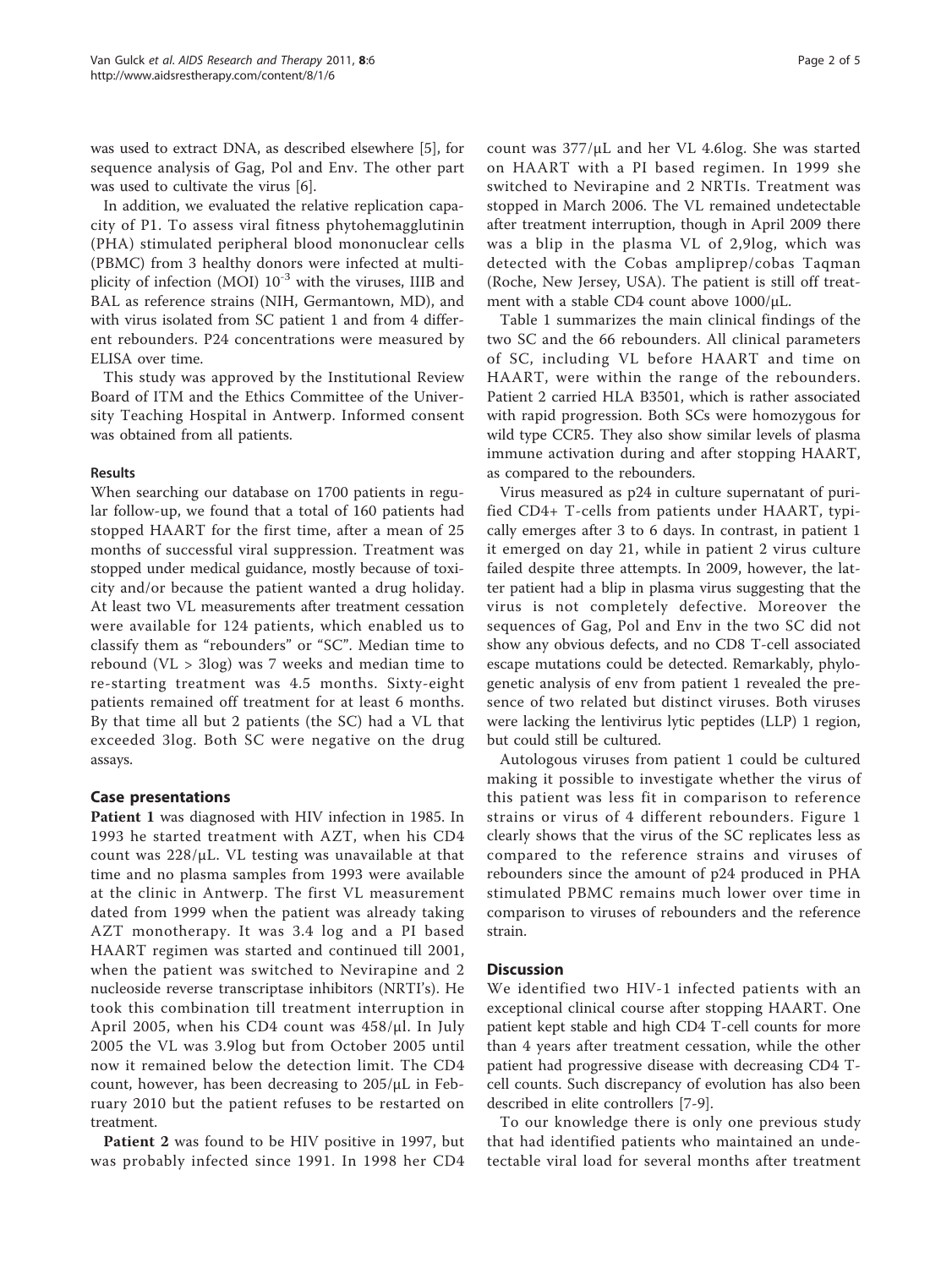## <span id="page-2-0"></span>Table 1 Comparison between rebounders and secondary controllers

|                                         | Rebounders ( $n = 66$ )       | Secondary controllers ( $n = 2$ ) |                   |
|-----------------------------------------|-------------------------------|-----------------------------------|-------------------|
|                                         |                               | P1                                | P2                |
| Sex:                                    |                               |                                   |                   |
| Male                                    | 43                            | M                                 | F                 |
| Female                                  | 23                            |                                   |                   |
| Age at start HAART (years)              | 37 (20-61) <sup>a</sup>       | 50 b                              | 45                |
| Clinical parameters of infection        |                               |                                   |                   |
| Days since diagnosis                    | 4563 (1529-8469)              | 7709                              | 4191              |
| Days on HAART                           | 1364 (160-4063)               | 4257                              | 2860              |
| Days off HAART                          | 541 (182-2468)                | not restarted                     | not restarted     |
| CD4 at start HAART                      | 292 (23-804)                  | 228                               | 377               |
| CD4 at stop HAART                       | 698 (113-1669)                | 458                               | 1326              |
| VL before start HAART                   | 4.98 (3.47-6.0)               | 3.4                               | 4.6               |
|                                         |                               | (under AZT)                       | (treatment naïve) |
| VL 6 months after stopping HAART        | $4.69$ $(3.04-6.0)$           | < 1.6                             | $<\,1.6$          |
| Months with undetectable VL under HAART | 25 (1-98)                     | 65                                | 83                |
| HIV-1 subtype                           |                               |                                   |                   |
|                                         | 3 A                           | B                                 | D                 |
|                                         | 17 B                          |                                   |                   |
|                                         | 1D                            |                                   |                   |
|                                         | 2H                            |                                   |                   |
|                                         | 3 CRF_01                      |                                   |                   |
|                                         | 4 CRF_02                      |                                   |                   |
|                                         | 1 CRF_36                      |                                   |                   |
|                                         | 1 CRF_D/F1                    |                                   |                   |
|                                         | 34 unknown                    |                                   |                   |
| Markers of immune activation            |                               |                                   |                   |
| sCD14 (ng/ml)                           |                               |                                   |                   |
| T1                                      | 2066 (1682-2380) <sup>c</sup> | <b>ND</b>                         | 1648              |
| T <sub>2</sub>                          | 2032 (1627-2499)              | 3037                              | 3119              |
| T <sub>3</sub>                          | 2173 (1744-2740)              | 4269                              | 1760              |
| LPS (EU/ml)                             |                               |                                   |                   |
| T1                                      | 4.04 (3.02-6.45)              | <b>ND</b>                         | 7.4               |
| T <sub>2</sub>                          | 4.17 (3.02-5.8)               | 3.41                              | 3.36              |
| T <sub>3</sub>                          | 4.61 (3.41-5.35)              | 4.31                              | 4.43              |
| Neopterin (nmol/l)                      |                               |                                   |                   |
| $\top$ 1                                | 8.15 (4.93-11.61)             | <b>ND</b>                         | 13.14             |
| T <sub>2</sub>                          | 18.22 (11.36-25.07)           | 9.35                              | 17.76             |
| T <sub>3</sub>                          | 8.75 (5.37-17.1)              | 5.16                              | 15.03             |
| Beta-2 microglobulin (µg/ml)            |                               |                                   |                   |
| T1                                      | 448 (346-596)                 | <b>ND</b>                         | 300               |
| T <sub>2</sub>                          | 252 (226-308)                 | 336                               | 212               |
| $\mathsf{T}3$                           | 466 (344-566)                 | 694                               | 280               |
| <b>HLA types</b>                        |                               | B4101, B5201                      | B1402, B3501      |

ND: not done, because no plasma sample was available.

 $T1 =$  before start of HAART;  $T2 =$  during HAART;  $T3 = 6$  months after treatment cessation:

<sup>a</sup>Rebounders: median (min-max).

<sup>b</sup>For secondary controllers number is given.

<sup>c</sup>Rebounders: median (IQR).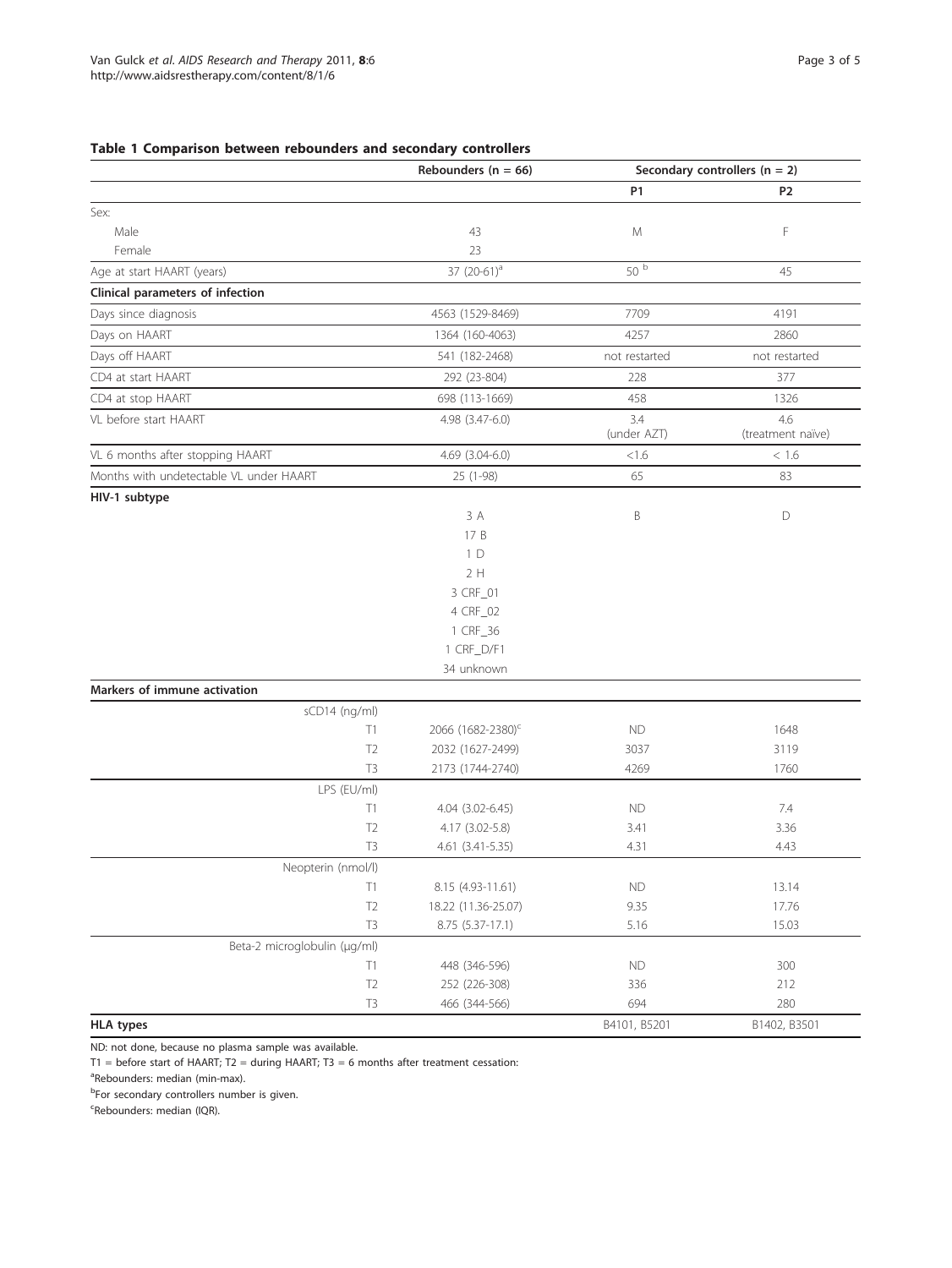<span id="page-3-0"></span>

donor 3.

cessation. Skiest et al mentioned 2 patients who had an undetectable viral load for 6 months after treatment was stopped as part of a study on the effects of treatment interruption. However, they just mention them without comparing them with patients whose viral load rebounded [[10](#page-4-0)]. We are aware of only one study that has explored factors predictive of "non-rebounder" status [[11\]](#page-4-0). Bedimo et al defined non-rebounders as

patients who had a VL below 3,7log at least 6 months after treatment interruption while we defined SC as patients who had a VL below 3log. In Bedimo's cohort 27% of patients were non-rebounders and peak VL prior to HAART was predictive of non-rebounder status. In contrast, the SC we identified had a VL prior to starting HAART that was in the range of VL of rebounders which we defined as having a  $VL > 3$  log 6 months after HAART cessation. In our study VL before HAART initiation seemed thus not to be associated with control of viral replication after treatment cessation.

One possible explanation for the SC status is that deleterious mutations have been induced in the virus by HAART. However, sequencing of the major structural genes of the 2 available viruses did not reveal any obvious defects. Virus could be cultivated in patient 1 only, but patient 2 had a spontaneous "in vivo" blip. We hypothesize that these replication competent viruses are less fit and/or are kept under control by the patient's immune system. Indeed, as shown in Figure 1, virus from patient 1 was less fit than the viruses from rebounders and the two reference strains BAL and IIIB. The fact that the virus from patient 2 could not be cultivated in vitro under conditions that easily allow virus growth in all other patients is also an implicit proof of lower fitness.

Markers of immune activation are more disturbed in patients with rapid progression and closer to normal in EC [[12](#page-4-0),[13\]](#page-4-0). Neopterin and  $\beta$ 2 microglobulin have also been shown to predict disease progression, especially in late stage HIV-1 infection [\[14](#page-4-0)-[16\]](#page-4-0). However, we did not find any differences between SC and rebounders, in levels of immune activation before initiating therapy, during therapy and after treatment cessation, suggesting that immune activation does not play a role in SC status.

Research on EC is very active because these patients may give clues for novel approaches to the development of a preventive HIV vaccine. Research on immune function in the secondary controllers in this study is ongoing; as we believe that they might provide new insights about correlates of protection and be useful for the development of therapeutic vaccines.

## Consent

Written informed consent was obtained from the patients for publication of this case report. A copy of the written consent is available for review by the Editorin -chief of this journal.

#### Acknowledgements

This work was supported by grants from the Fund for Scientific Research Flanders (FWO) (G.0.370.08.N.10).